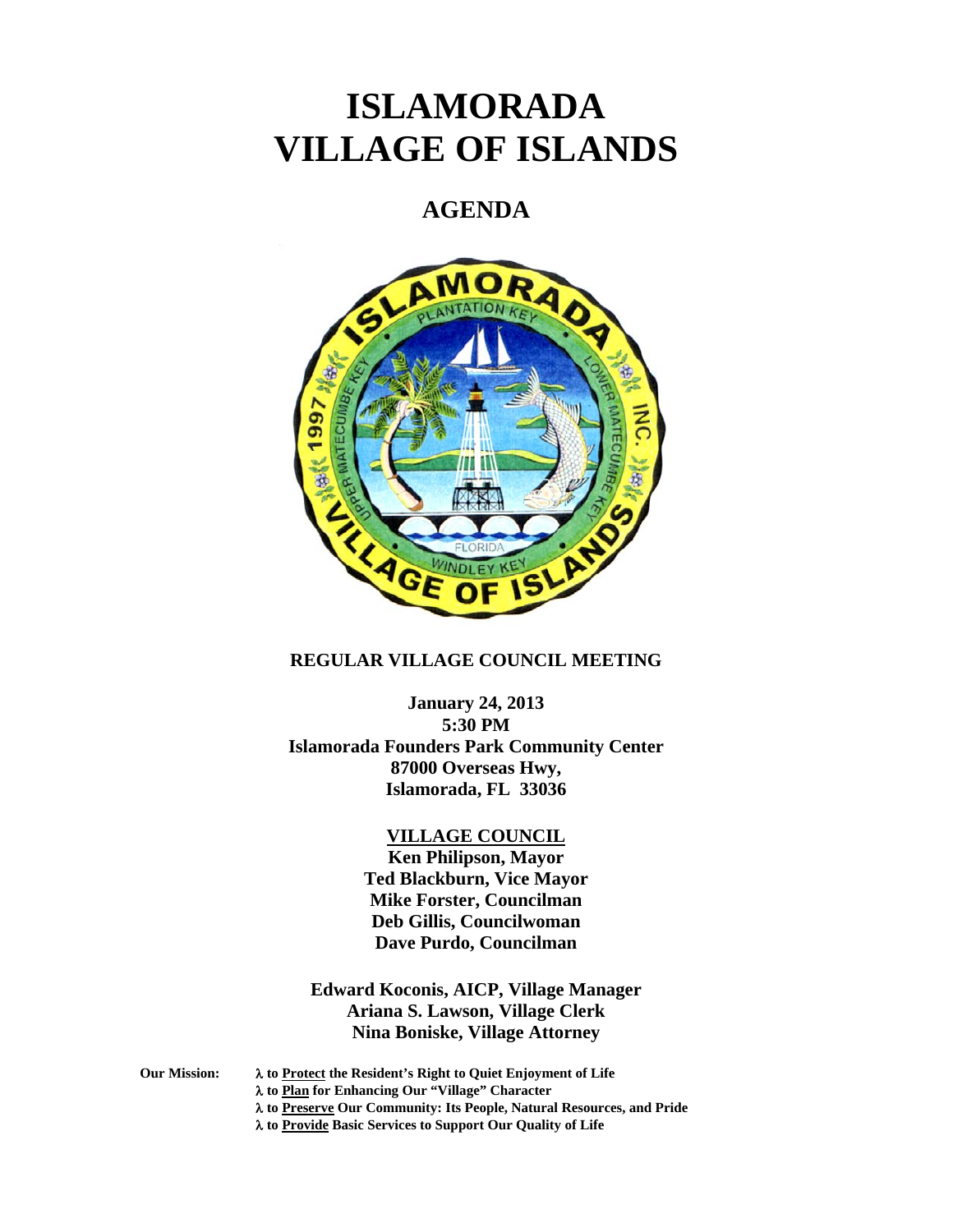

## **ISLAMORADA, VILLAGE OF ISLANDS REGULAR VILLAGE COUNCIL MEETING**

## **Founders Park Community Center 87000 Overseas Hwy Islamorada, FL 33036 January 24, 2013 5:30 PM**

## **I. CALL TO ORDER\ROLL CALL**

## **II. PLEDGE OF ALLEGIANCE**

## **III. PRESENTATIONS AND ANNOUNCEMENTS**

**A.** Presentation of Refund by the Monroe County Sheriff's Office for FY 11-12 Law Enforcement Services (Captain Corey Bryan)

#### **IV. PUBLIC COMMENT**

## **V. AGENDA: Request for Deletion / Emergency Additions**

## **VI. CITIZENS' ADVISORY COMMITTEE UPDATES**

- **A.** Local Planning Agency Chair John Fernandez
- **B.** Near Shore Water Regulation Citizens' Advisory Committee Chair Bob Mitchell
- **C.** Solid Waste Services Citizens' Advisory Committee Chair Dave Boerner

## **VII. VILLAGE MANAGER REPORTS AND UPDATES**

- **A.** Proposed Gate at Gimpy Gulch
- **B.** Vacation Rental enforcement
- **C.** Direction Regarding Tax Exemption for Qualified Seniors / Constitutional Amendment Article VII, Section 6

## **VIII. CONSENT AGENDA**

(All items on the Consent Agenda are considered routine by the Village Council and will be approved by one motion. There will be no separate discussion of these items unless a Councilmember so requests, in which event, the item will be moved to the Main Agenda.)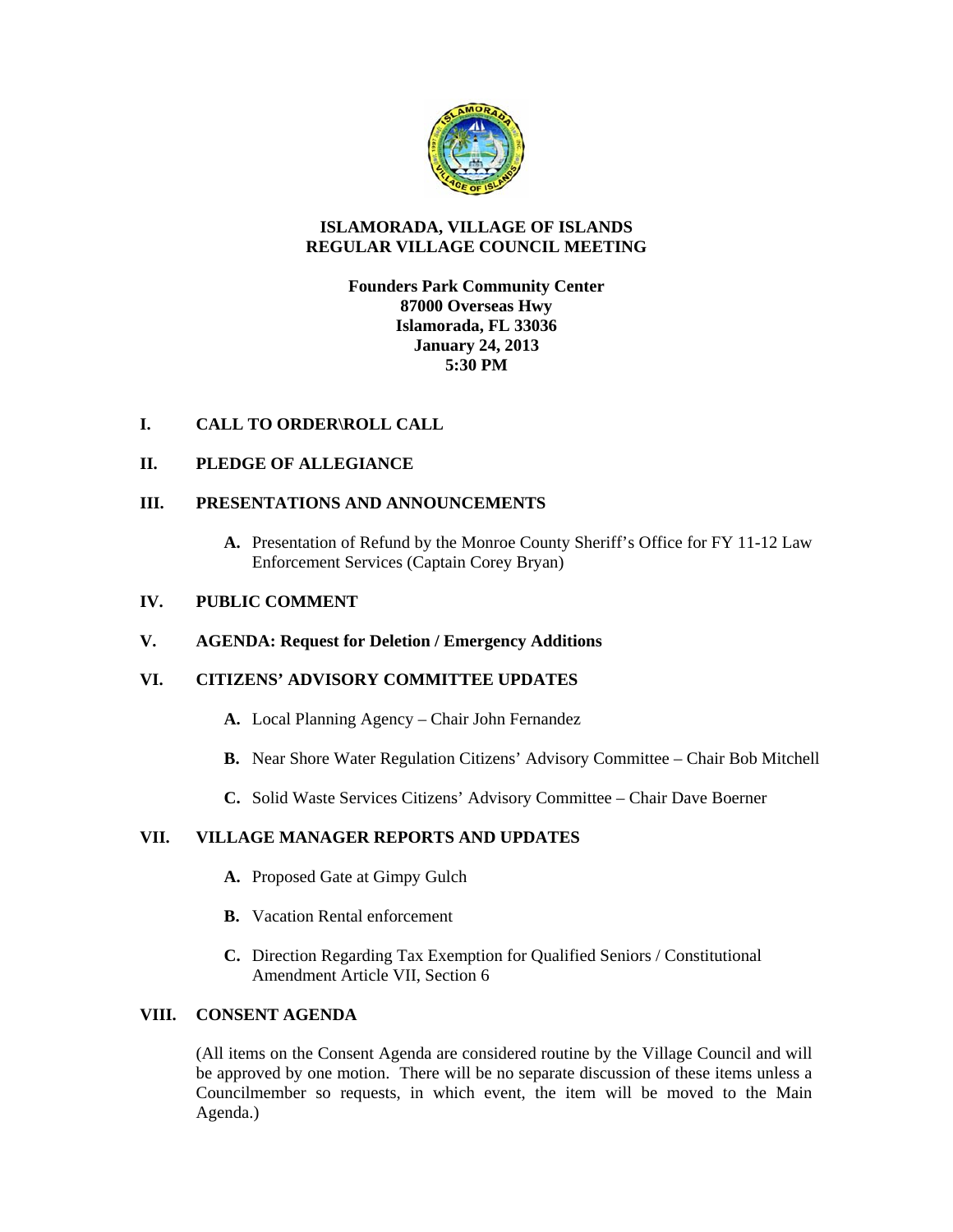#### **IX. ORDINANCES**

**A.** First Reading –Comprehensive Plan Text Amendment for U.S. 1 **TAB 1**  Transportation Concurrency

**AN ORDINANCE OF ISLAMORADA, VILLAGE OF ISLANDS, FLORIDA, AMENDING THE COMPREHENSIVE PLAN BY MODIFYING PROVISIONS TO THE TRANSPORTATION ELEMENT AND THE CAPITAL IMPROVEMENTS ELEMENT; PROVIDING FOR THE TRANSMITTAL OF THIS ORDINANCE TO THE FLORIDA DEPARTMENT OF ECONOMIC OPPORTUNITY; PROVIDING FOR SEVERABILITY; AND PROVIDING FOR AN EFFECTIVE DATE UPON APPROVAL OF THIS ORDINANCE BY THE FLORIDA DEPARTMENT OF ECONOMIC OPPORTUNITY** 

**B.** First Reading – Land Development Regulations Text Amendment for **TAB 2**  for U.S. 1Transportation Concurrency

**AN ORDINANCE OF ISLAMORADA, VILLAGE OF ISLANDS, FLORIDA, AMENDING CHAPTER 30 "LAND DEVELOPMENT REGULATIONS," ARTICLE IV "ADMINISTRATIVE PROCEDURES," DIVISION 5 "CONCURRENCY MANAGEMENT SYSTEM" OF THE CODE OF ORDINANCES; PROVIDING FOR SEVERABILITY; PROVIDING FOR THE REPEAL OF ALL CODE PROVISIONS AND ORDINANCES INCONSISTENT WITH THIS ORDINANCE; PROVIDING FOR INCLUSION IN THE CODE; PROVIDING FOR THE TRANSMITTAL OF THIS ORDINANCE TO THE FLORIDA DEPARTMENT OF ECONOMIC OPPORTUNITY; AND PROVIDING FOR AN EFFECTIVE DATE UPON APPROVAL OF THIS ORDINANCE BY THE FLORIDA DEPARTMENT OF ECONOMIC OPPORTUNITY** 

**C.** First Reading – Land Development Regulations Text Amendment to **TAB 3**  Off-Street Parking, Loading and Driveways Standards

**AN ORDINANCE OF ISLAMORADA, VILLAGE OF ISLANDS, FLORIDA, AMENDING CHAPTER 30 "LAND DEVELOPMENT REGULATIONS," ARTICLE V "SCHEDULE OF DISTRICT USE AND DEVELOPMENT STANDARDS," DIVISION 7 "OFF-STREET PARKING, LOADING AND DRIVEWAY STANDARDS" OF THE CODE OF ORDINANCES; PROVIDING FOR SEVERABILITY; PROVIDING FOR THE REPEAL OF ALL CODE PROVISIONS AND ORDINANCES INCONSISTENT WITH THIS ORDINANCE; PROVIDING FOR INCLUSION IN THE CODE; PROVIDING FOR THE TRANSMITTAL OF THIS ORDINANCE TO THE FLORIDA DEPARTMENT OF ECONOMIC OPPORTUNITY; AND PROVIDING FOR AN EFFECTIVE DATE UPON APPROVAL OF THIS ORDINANCE BY THE FLORIDA DEPARTMENT OF ECONOMIC OPPORTUNITY**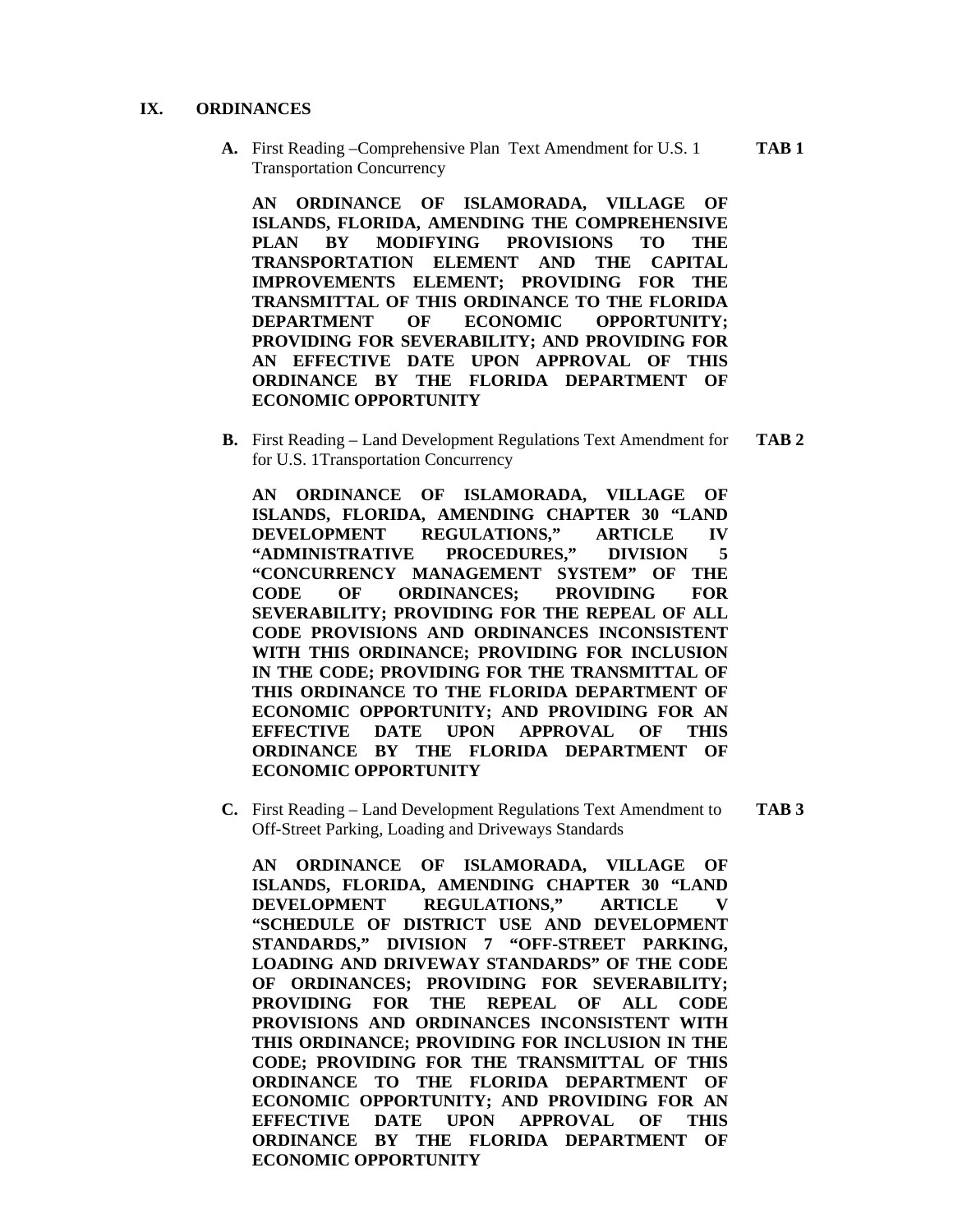**D.** First Reading – Proposed Code Amendment to Update Sea Turtle **TAB 4**  Nesting Protection Regulations, Standards and Related Definitions

**AN ORDINANCE OF ISLAMORADA, VILLAGE OF ISLANDS, FLORIDA, AMENDING CHAPTER 30 "LAND DEVELOPMENT REGULATIONS," ARTICLE II "RULES OF CONSTRUCTION AND DEFINITIONS", SECTION 30-32 "SPECIFIC DEFINITIONS;" AND ARTICLE VII "ENVIRONMENTAL REGULATIONS," DIVISION 3 "SEA TURTLE NESTING PROTECTION" OF THE VILLAGE CODE AMENDING PROVISIONS RELATED TO PROTECTION OF SEA TURTLES; PROVIDING FOR THE REPEAL OF ALL CODE PROVISIONS AND ORDINANCES INCONSISTENT WITH THE PROVISIONS OF THIS ORDINANCE; PROVIDING FOR SEVERABILITY; PROVIDING FOR INCLUSION IN THE CODE; PROVIDING FOR THE TRANSMITTAL OF THIS ORDINANCE TO THE FLORIDA DEPARTMENT OF ECONOMIC OPPORTUNITY; AND PROVIDING FOR AN EFFECTIVE DATE UPON THE APPROVAL OF THIS ORDINANCE BY THE FLORIDA DEPARTMENT OF ECONOMIC OPPORTUNITY** 

**E.** First Reading – Ordinance Amending the Comprehensive Plan to **TAB 5**  Exempt Nonresidential Development from the BPAS

#### **Item deferred by Village Manager**

**AN ORDINANCE OF ISLAMORADA, VILLAGE OF ISLANDS, FLORIDA, DELETING POLICIES 1-2.1.3 "PROVIDE COMPLIANCE BONUSES THROUGH PERMITTING OUTDOOR USES OUTSIDE OF THE BUILDING PERMIT ALLOCATION SYSTEM" AND 1-2.8.2 "PUBLIC FACILITIES EXEMPTION FROM BUILDING PERMIT ALLOCATION SYSTEM" AND FURTHER AMENDING OBJECTIVE 1-3.1 "IMPLEMENT LIMITED GROWTH OBJECTIVES AND POLICIES" AND POLICIES 1- 2.1.12 "ENSURE ENERGY-EFFICIENT LAND USE PATTERNS", 1-3.1.1 "ESTABLISH A BUILDING PERMIT ALLOCATION SYSTEM (BPAS)", 1-3.1.3 "INSTITUTE A PROGRAM FOR TRANSFER OF DEVELOPMENT RIGHTS (TDRS)" AND 1-4.2.1 "IMPLEMENT COMPREHENSIVE PLAN THROUGH LAND DEVELOPMENT REGULATIONS" ALL WITHIN THE FUTURE LAND USE ELEMENT OF THE VILLAGE COMPREHENSIVE PLAN; PROVIDING FOR THE TRANSMITTAL OF THIS ORDINANCE TO THE STATE DEPARTMENT OF ECONOMIC OPPORTUNITY; PROVIDING FOR SEVERABILITY; AND PROVIDING FOR AN EFFECTIVE DATE UPON APPROVAL OF THIS ORDINANCE BY THE STATE DEPARTMENT OF ECONOMIC OPPORTUNITY**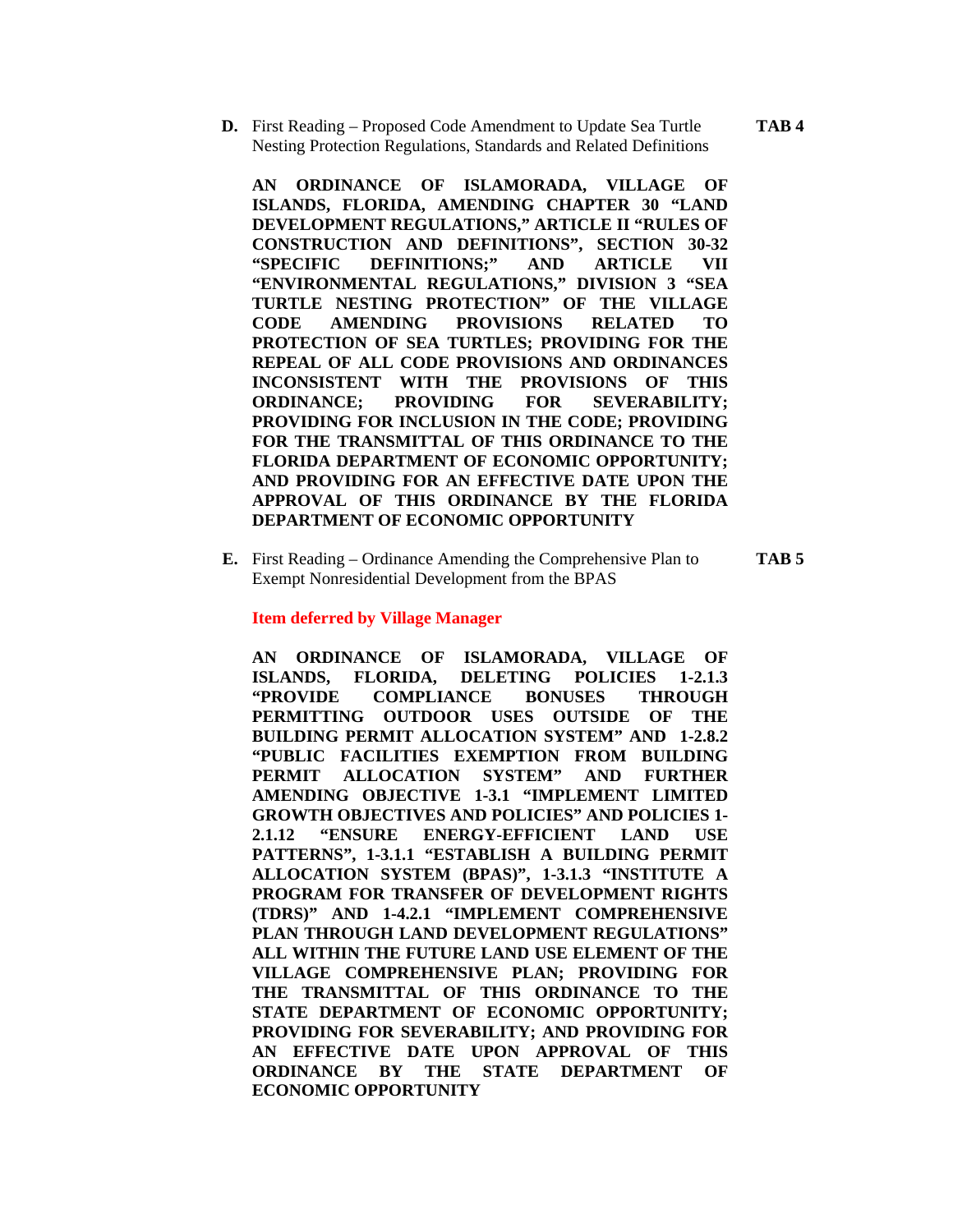**F.** First Reading – Ordinance Amending Chapter 30 "Land Development **TAB 6**  Regulations" of the Village Code to Exempt Nonresidential Development from the BPAS

#### **Item deferred by Village Manager**

**AN ORDINANCE OF ISLAMORADA, VILLAGE OF ISLANDS, FLORIDA, AMENDING CHAPTER 30 "LAND DEVELOPMENT REGULATIONS," ARTICLE II "RULES OF CONSTRUCTION AND DEFINITIONS," SECTION 30-32 "SPECIFIC DEFINITIONS;" ARTICLE IV "ADMINISTRATIVE PROCEDURES," DIVISION 11 "BUILDING PERMIT ALLOCATION SYSTEM" AND DIVISION 12 "TRANSFER OF DEVELOPMENT RIGHTS" OF THE VILLAGE CODE AMENDING PROVISIONS RELATED TO THE ALLOCATION OF NONRESIDENTIAL FLOOR AREA; PROVIDING FOR THE REPEAL OF ALL CODE PROVISIONS AND ORDINANCES INCONSISTENT WITH THE PROVISIONS OF THIS ORDINANCE; PROVIDING FOR SEVERABILITY; PROVIDING FOR INCLUSION IN THE CODE; PROVIDING FOR THE TRANSMITTAL OF THIS ORDINANCE TO THE STATE DEPARTMENT OF ECONOMIC OPPORTUNITY; AND PROVIDING FOR AN EFFECTIVE DATE UPON THE APPROVAL OF THIS ORDINANCE BY THE STATE DEPARTMENT OF ECONOMIC OPPORTUNITY** 

**G.** First Reading – Future Land Use Map (FLUM) Amendment **TAB 7**  FLRZ-12-03 for 88041 Old Highway

**AN ORDINANCE OF ISLAMORADA, VILLAGE OF ISLANDS, FLORIDA, CONSIDERING THE REQUEST BY KURT WESTMAN TO AMEND THE** *FUTURE LAND USE MAP* **FROM MARICULTURE (M) TO RESIDENTIAL LOW (RL) FOR A 5.16 AC PARCEL LOCATED AT 88041 OLD HIGHWAY, NEAR MILE MARKER 88 OCEAN-SIDE, PLANTATION KEY WITH THE REAL ESTATE NUMBER 00415010-000100 AND FURTHER DESCRIBED IN EXHIBIT "A;" PROVIDING FOR THE TRANSMITTAL OF THIS ORDINANCE TO THE FLORIDA DEPARTMENT OF ECONOMIC OPPORTUNITY; AND PROVIDING FOR AN EFFECTIVE DATE UPON THE APPROVAL OF THIS ORDINANCE BY THE FLORIDA DEPARTMENT OF ECONOMIC OPPORTUNITY**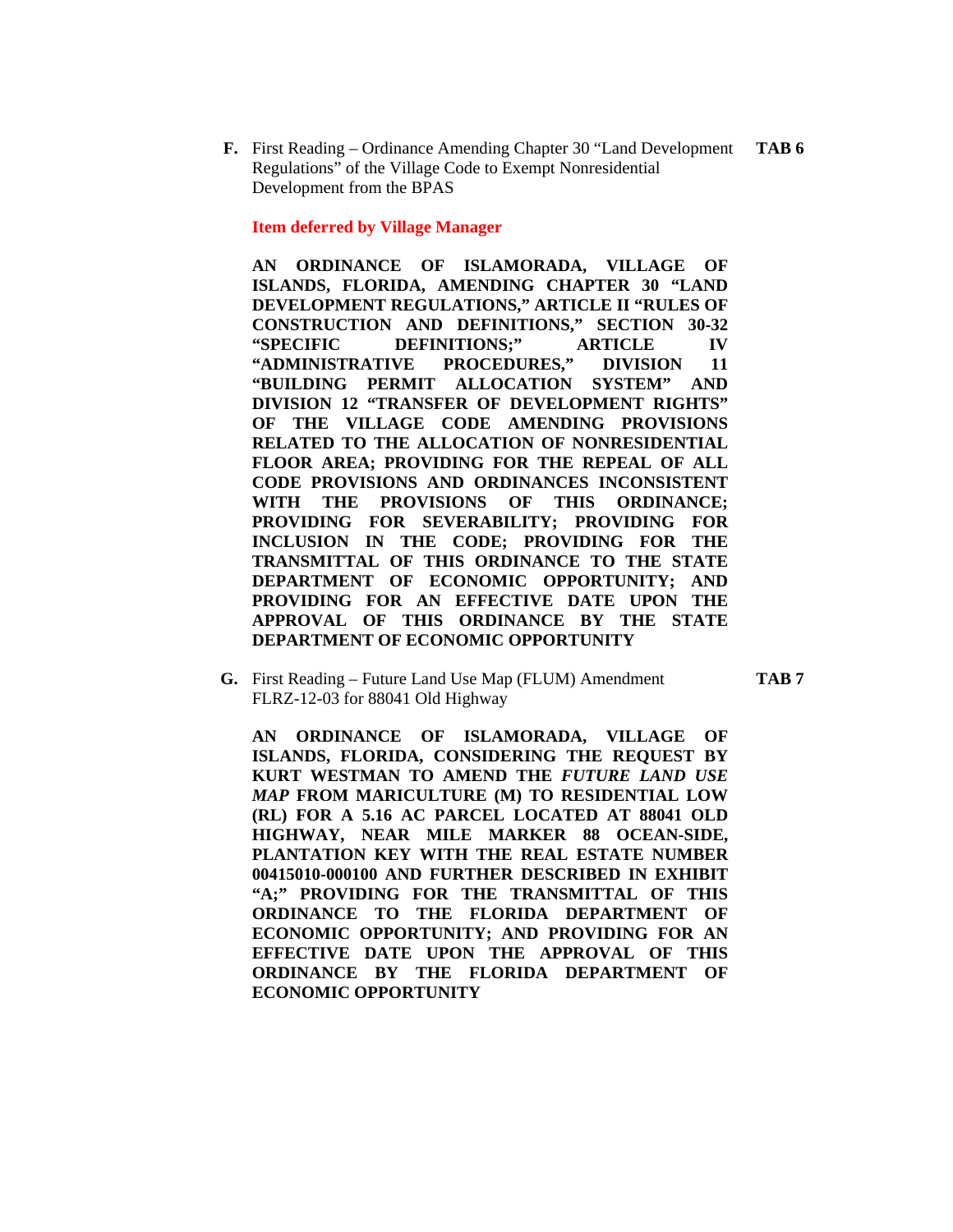#### **X. QUASI-JUDICIAL**

**A.** First Reading – Official Zoning Map Amendment FLRZ-12-03 for **TAB 8**  88041 Old Highway

**AN ORDINANCE OF ISLAMORADA, VILLAGE OF ISLANDS, FLORIDA, CONSIDERING THE REQUEST BY KURT WESTMAN TO AMEND THE** *OFFICIAL ZONING MAP* **FROM MARICULTURE (M) TO RESIDENTIAL ESTATE (RE) FOR A 5.16 ACRE PARCEL LOCATED AT 88041 OLD HIGHWAY, NEAR MILE MARKER 88 OCEAN-SIDE, PLANTATION KEY WITH THE REAL ESTATE NUMBER 00415010-000100 AND FURTHER DESCRIBED IN EXHIBIT "A;" PROVIDING FOR THE TRANSMITTAL OF THIS ORDINANCE TO THE FLORIDA DEPARTMENT OF ECONOMIC OPPORTUNITY; AND PROVIDING FOR AN EFFECTIVE DATE UPON THE APPROVAL OF THIS ORDINANCE BY THE FLORIDA DEPARTMENT OF ECONOMIC OPPORTUNITY** 

#### **XI. RESOLUTIONS**

**A.** Proposal for CityView 2012 Enterprise Application Upgrade **TAB 9** 

**A RESOLUTION OF THE VILLAGE COUNCIL OF ISLAMORADA, VILLAGE OF ISLANDS, FLORIDA APPROVING THE PROPOSAL BETWEEN CITYVIEW, A DIVISION OF HARRIS COMPUTER SYSTEMS AND ISLAMORADA, VILLAGE OF ISLANDS TO PROVIDE THE CITYVIEW 2012 SOFTWARE UPGRADE, INCLUDING DATA CONVERSION, REMOTE DATA VERIFICATION ASSISTANCE AND STAFF TRAINING; AUTHORIZING VILLAGE OFFICIALS TO IMPLEMENT THE TERMS AND CONDITIONS OF THE PROPOSAL; AUTHORIZING THE VILLAGE MANAGER TO EXPEND BUDGETED FUNDS; AUTHORIZING THE VILLAGE MANAGER TO EXECUTE THE PROPOSAL; PROVIDING FOR WAIVER OF PURCHASING PROVISIONS; AND PROVIDING FOR AN EFFECTIVE DATE** 

#### **XII. MOTIONS**

#### **XIII. WASTEWATER MATTERS**

**A.** Monthly Project Report for the Period 12/03/12 thru 12/31/12 **TAB 10**